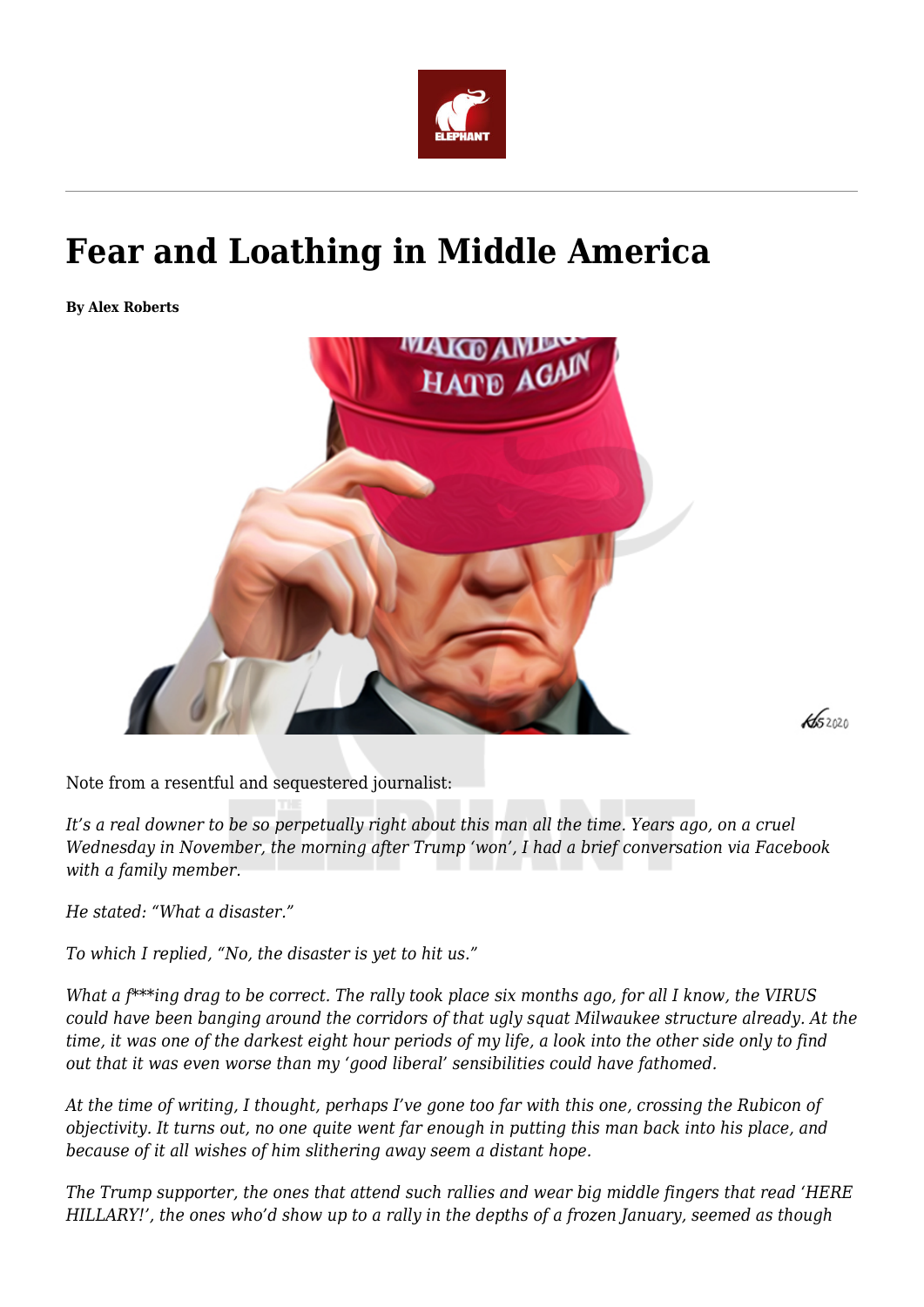*they'd follow the man of the long ties over a cliff if he'd merely pointed that way. There was something strange hanging in the air that day, like the feeling that the other shoe was about to drop, and do so squarely onto the bridge of one's nose.*

*Sixth months later, the country lays tattered and beaten, split asunder by denial and modern political ineptitude swirled in with the Trump ethic's engrained cruelty. It was certain then that this was going to be an absolute emotional suck of a presidential campaign – one that would drag the country backwards in some inexplicable way yet to be revealed. Turns out, it was every way imaginable, even some from a nightmare. The US now sits at the end of the barrel of one man's ego, stuck in quarantine from the scourge of COVID-19, still arguing about masks for f\*\*\*'s sake, the highest death tolls globally by far and Disney World throwing open its doors to keep the shareholders smiling via Zoom.*

*I thought at the time, watching that audience and their fervor, Trump would surely win the election. I no longer think that, but it might not matter. The damage was done a long time ago, it just took a germ, a knee in a man's neck and decades of malignant systemic bullshit swirling together to prove it out.*

*It turns out some dumbness is terminal after all, but everyone was too worried about the "good of the country" to listen.*

*\*\*\**

## **MILWAUKEE, January, 2020.**

*F\*\*\* Your Feelings: Donald Trump 2020.* Indeed. A truer sentiment couldn't have been more reflected in the teeming mass of humanity that writhed back and forth between segmented caution tape lines in the January deep freeze of Milwaukee, Wisconsin. Now, such heinous slogans were made for opportunity; it was \$20 (*CASH ONLY*!) and printed onto T-shirts, flying off a folded table as fast as wind-chapped hands could clamour for them.

It was the first thing that I saw as I came bounding out of Major Goolsby's Bar and Grill. I'd ventured into it to use the toilet (to avoid the horrors of portable loos used by thousands of waiting Trump supporters, many of whom had camped out on an overnight drunk in the line). On my way to the exit, I bumped into a table with six sorority age women, all silently eating Authentic Tennessee honey BBQ chicken wings and staring off idly into space; one of them wore a sign draped around her neck that said: *First Time Voter, All Time Republican.* None of them even looked up as the table rocked violently.

There were some 5,000 people out in the line, even this early, some two hours before the doors were set to open. I was wearing Republican "cosplay", a green polo shirt, pressed khakis and a backwards Milwaukee Brewers' baseball cap (an effort to make me look like a *good and decent* suburban conservative). These items, along with my winter-pasty Irish whiteness would serve me well; I could slide right in with these people and blend in, as long as I didn't say something tolerant and flag myself.

Within seconds of diving into the midst of the queue, flasks came zipping from hidden pockets; whiskey and vodka flowed out in bright red half litre frat-boy "solo cups". This was it, the centre of the universe for those yearning for the long-dead America that President Ronald Reagan destroyed in the 80s and then took credit for inventing; this was a carnival for depressed suburban accountant dads, their well-coiffed wives and an assortment of Northern US weirdos (like rednecks, but with strange heavily-nasal accents), ones that looked as though they'd simply hopped out of deer-hunting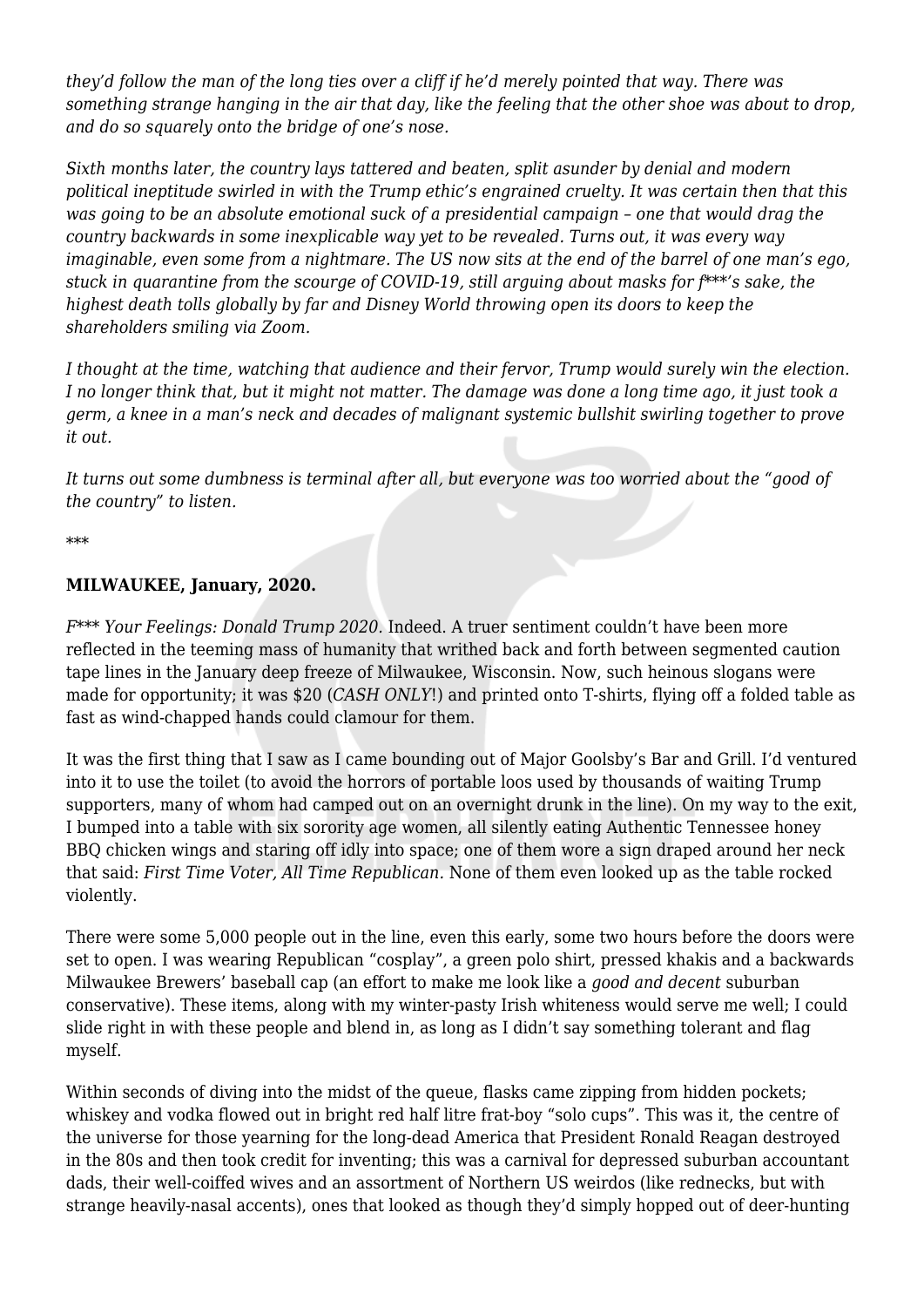season and hustled fixing carburetors to scrape together just enough gas money to get to the Tuesday day-drinking. All around me, people were pounding back booze like the end was nigh, and with the helicopters swirling back and forth overhead, I couldn't say it seemed they were far off base.

Red. It was all I saw. Not just the colour, but also the blinding feeling of it. Guys were hyped, this was their guy, a rock star idol straight out of the late 1980s, throwing a free festival for *them*. Simply everyone had on some kind of apparel. They'd all bought in and thrown down cash on this shameless shill; paying a billionaire to sport his likeness.

Scarves, hats, stars and stripes, camouflage MAGA jackets, signs, lewd buttons, T-shirts (several of them) that read in bold letters: *Hillary Sucks, but Monica BLOWS.*

That's what it was, although I realised it too late: I didn't match the crowd. For one hundred metres in any direction, everyone was branded and I wasn't.

People were slapping each other on the back. They were at ease here. They could really let loose and say how they really felt about jobs, Mexicans, the prospect of "war with those towel-heads in that sand-pit Iran", and their own collective victimisation. They were able to breathe out and send out FOX News talking points along with every liquor-tinged breath.

A fifty-five year old goateed man, while pulling a canned beer (the fifth I'd seen, but judging by his slur, the thirteenth of the day) from a cooler, saw this lack of conformity and my long hair and started in: "Man, I bet one of those liberals is going to raise their dumb  $f^{***}$ ing head and say something. They always have to talk about their stupid feelings."

People were slapping each other on the back. They were at ease here. They could really let loose and say how they really felt about jobs, Mexicans, the prospect of "war with those towel-heads in that sand-pit Iran", and their own collective victimisation. They were able to breathe out and send out FOX News talking points along with every liquortinged breath.

I grinned a shit-eating grin and shot back, "I bet it'll be a whole bunch of them."

He lifted his shades and glared at me, beers and years of boredom behind his eyes. "You're not one of *them*, are you?"

I had a vision of *Invasion of the Body Snatchers*, when people who don't match up with the aliens are pointed and shrieked at by gaping horrific mouths. I looked back at him stone-faced. "My man, I'm a Christian soul, but you couldn't pay me to pray for that bitch Hillary."

He glared back, reading my face for a long moment before smiling slightly and tilting his Bud Light: Lime beer.

There was a lot of fear in this crowd; it was almost palpable. Several attendees made comments about having to "come out" as Trump supporters to family, friends, and co-workers. They all gave stories of heavy alienation. I'd had similar conversations with young and gay kids from the Deep South state of Georgia – tales of shunning and fearing disownment.

Perhaps this wasn't quite the audience for an impassioned discussion on historical disenfranchisement of minorities; to this line, they were the marginalised. It was obvious that they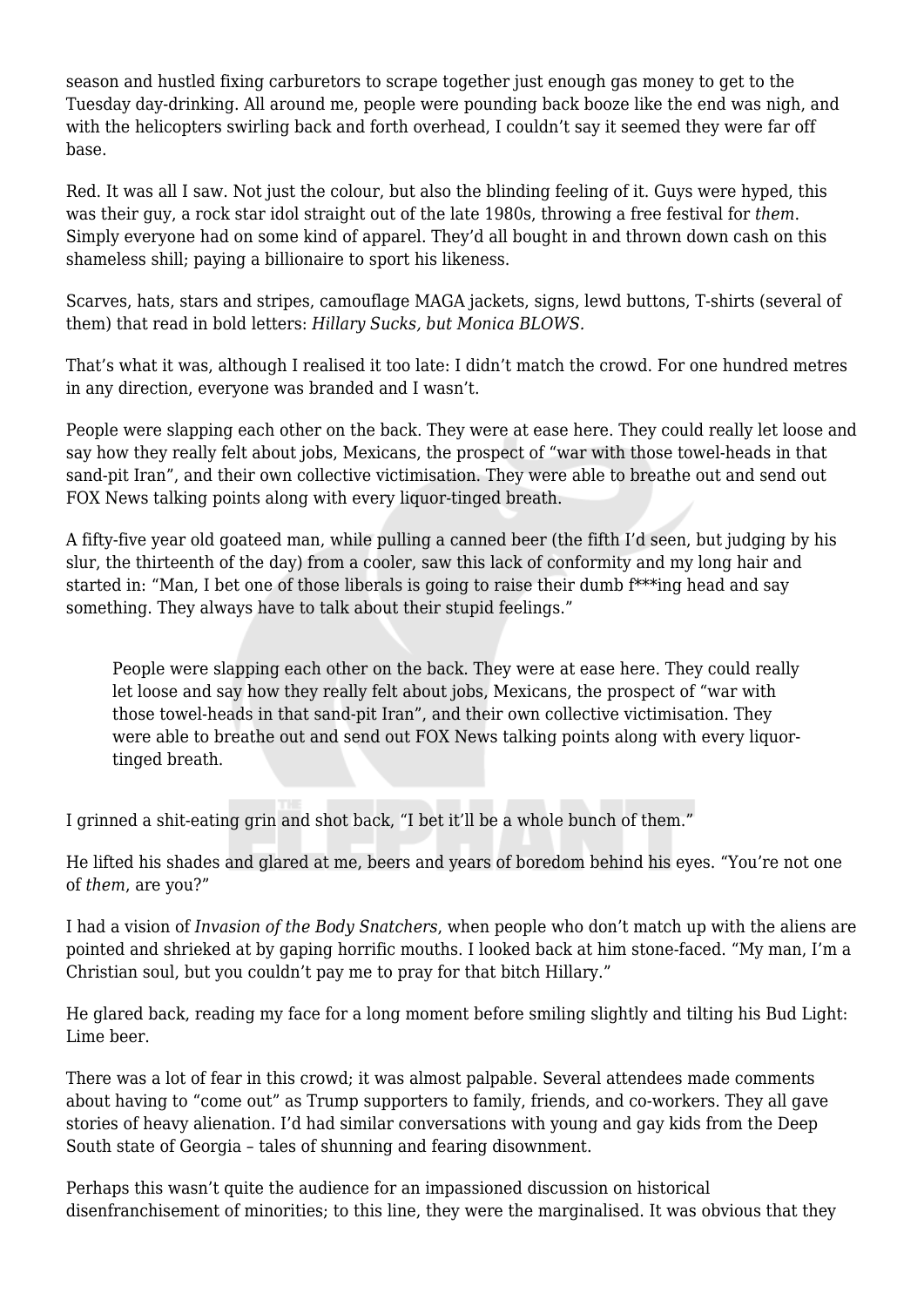finally felt *listened* to, they all seemed to have the same giddy expression of a secondary school student who just found out that she had a date to the dance.

The irony was thoroughly lost on all of these Trump supporters, however, as they failed to realise that victimisation isn't equal. It is clear from the crowd that a chief principle of a Trump crowd is playing to that ugly "woe-is-me" part of the lizard brain. In Trumpville, you really did get a raw deal all your life; you sad-sap white-male-of-the-first-world-making-60K-USD-a-year you.

Not only this, but it was probably a Honduran who delivered that shitty bargain up hot and steaming while stealing your jobs while you kept going to work every day.

Life, for some, just isn't fair.

Dear God, these well-fed victims were all drinking like it was pre-prom and it was all downhill from here in life. I watched five middle-aged women in matching navy blue *TRUMP 2020* shirts shotgun beers and then immediately throw the cans to the ground, only to pass a bottle of Fleischman's: Wisconsin's Number 1 Vodka! around in a circle; polishing it off in a mere two laps.

The scene outside was, to put it mildly, deeply strange. It was the same kind of weirdness that one would encounter heading into a rock-metal concert in the deep American South – shit always gets heavy in the event's parking lot; it is where the broke get loaded and the swag hustlers push their wares.

Now the feeling echoed eerily similar. Seven songs played in a sort of ramshackle list, but not in any rational order – songs by Lynyrd Skynyrd and Kid Rock would play twice in four tracks, followed by Elton John (not with permission to play his music) and, most jarringly, the Village People's *Macho Man*, a famous gay anthem of the 70s.

Such musical eclecticism led to tableaus playing out before me; such as watching two pot-bellied, white-goateed men wearing matching '*hristians for Trump!* T-shirts, dancing and smiling with each other whilst holding hands in a sort of circular country jig.

I should have brought a flask myself, especially as I saw a young girl with an *Iranians for Trump* sign pose for selfies with overtly fascinated war-mongers in the line.

The music was split through every thirteen minutes or so by a pre-recorded public announcement. A woman with a voice similar in tone to Aunt Lydia in *The Handmaid's Tale* would suddenly exclaim:

*"Hi and Welcome to this patriotic campaign rally to re-elect Donald Trump, featuring your Commander-in-Chief, Donald J. Trump! We thank you for coming out to show your patriotism and your pride. Donald Trump cares about your First Amendment Rights….almost as much as he cares about your Second Amendment Rights! But there are some people who want to take advantage of Donald Trump's patriotism by interrupting his speech during the rally! If you see protesters, don't get violent, just hold up your complementary Trump signs and yell TRUMP TRUMP TRUMP! The police will be around to collect them shortly! Thank you and Keep America Great!"*

A nearby bystander muttered, "The Iranians are smart man, they knew we'd have blown them into a sandbox, just like those f\*\*\*ing terrorist*s* in Iraq."

Jesus, this was going to be a long several hours out here, and the temperature was starting to drop. The wind picking up and sucking through the office blocks along the Milwaukee River, before swooping downwards to smack us.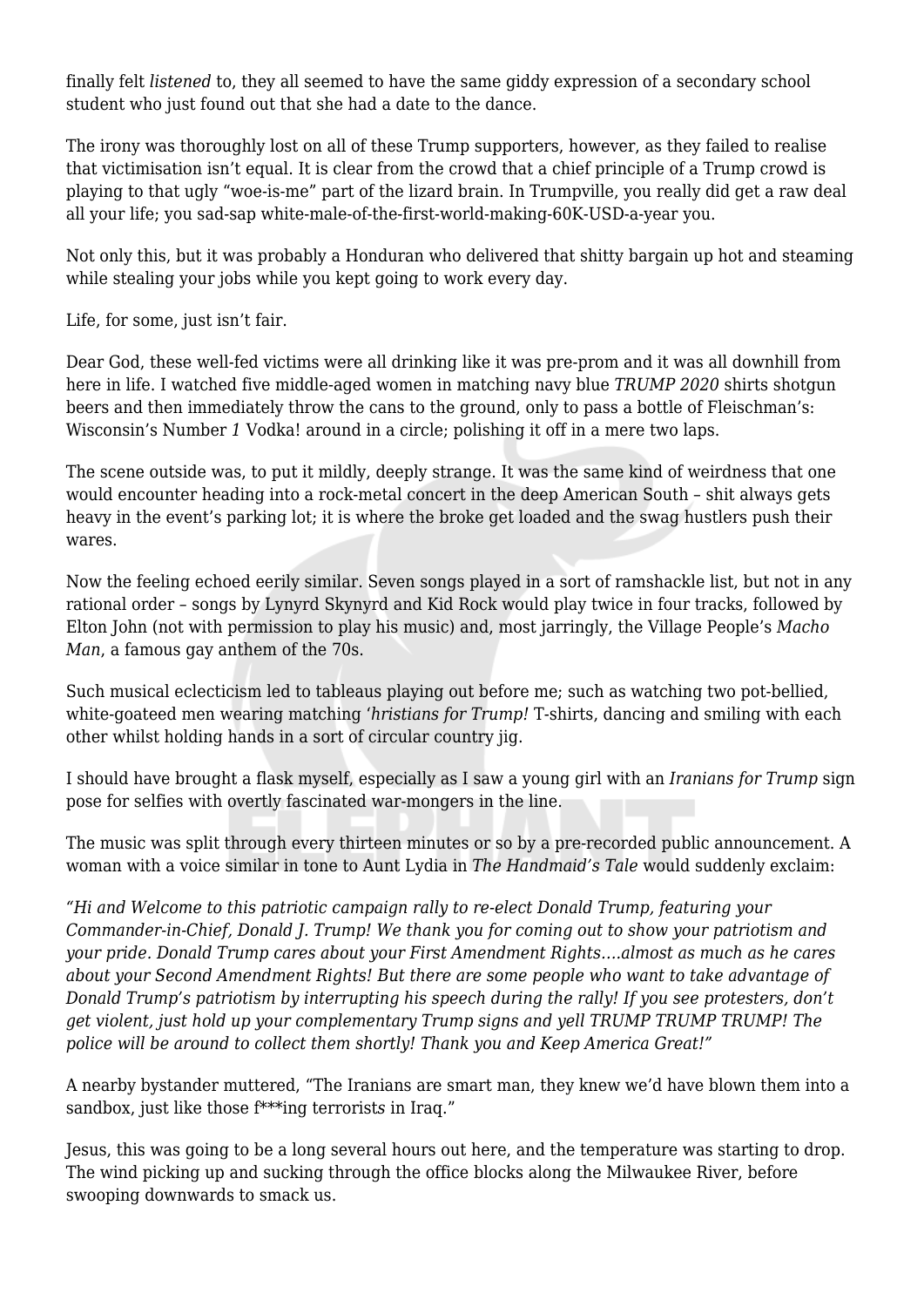Any faithful Midwesterner will tell you that the winters here are an atrocity, enough to make you curse your ancestors. Anyone you catch outside enjoying themselves in such foul climate is to be avoided, as they are probably up to no good. The bitter cold brings out the bitterness in people, a sentiment that was now being leaned into heavily.

Towards the front of the line, assorted hired security heavies were yelling, "WHATEVER YOU HAVE TO EAT, DISPOSE OF IT NOW! THERE ARE NO HANDWARMERS ALLOWED. THROW THEM AWAY NOW!" Soccer moms began to heft back entire sachets of wine; Skinny Girl Margaritas, martinis in water bottles, whatever their acrylic nails could reach.

The dirtiness was astounding towards the end of the queue; garbage cans overflowed three-fold their capacity and it was clear that many had brought chairs with the full intention of abandoning them. Folded camping chairs lay in piles, covered with soon-to-rot picnic platters of mysterious orange cheeses with Wisconsin-Made! processed beef summer sausage. Glass was everywhere, smashed into near dust on the ground. I had a terrible vision of being knocked to the ground by an overzealous ca -mechanic sporting a MAG' Hat, crushed under feet pounding towards seeing their false idol spit foul-smelling lies through a loudspeaker.

Now was not the time for such thoughts; it was time to smile and nod. Agree tacitly, scream inwardly: individual thought is strongly frowned upon in such crowds.

Three hours in and I finally made it to the door, a great inward wind tunnel sucking us all into its void towards several polo shirt-wearing ex-military types guarding a metal detector.

\*\*\*

Now, when I'd heard of this spectacle guised as a legitimate political campaign rally, I acted quickly, signing up for a ticket online and spelling all of my details out with precision. If I were to subject myself to this Trumpian f\*\*\*ery, I planned on coming correct and not being turned back rudely at the door.

I had assumed that security would be bordering on a prison camp, a Kafkaesque mess of purity-bycampaign-slogan hat. I'd scrubbed my pockets of all potential liberalisms and half-suspected to be found out for malicious statements I'd made about the "administration" in mid-2017 while drunk on White Cap in Nairobi.

Instead, there was no check – I was simply whisked through and searched thoroughly, pushed along further down the tunnel, like they needed the numbers and were filling the seats with any hapless idiot dumb enough to cut back on their hourly wages long enough to attend.

It played into the sudden rush of realisation as to just how disjointed and chaotic the whole thing was. Just like that, I was in, surrounded by cowboy hats and camo, although I noticed that all talk of "open carry" and "2nd Amendment Liberty" was quickly discarded in the name of the safety of The Republican Party.

There was a strong sense of unity in the Panther Arena, a bizarre squat throwback to 1960s' midsize- market indoor coliseums; a beautiful modern facade outside, but once in, a droll concrete oval, with little character, only awkward scarlet *TRUMP!* posters to dot the walls.

Every 60 feet, tables with the exact same gaudy merchandise were placed. That same ugly feeling that used to come around when I'd been whisked around to curio shops in Kenya washed over me: that some faceless puppet master was pulling the strings, fleecing money out of pockets looking for an "authentic experience".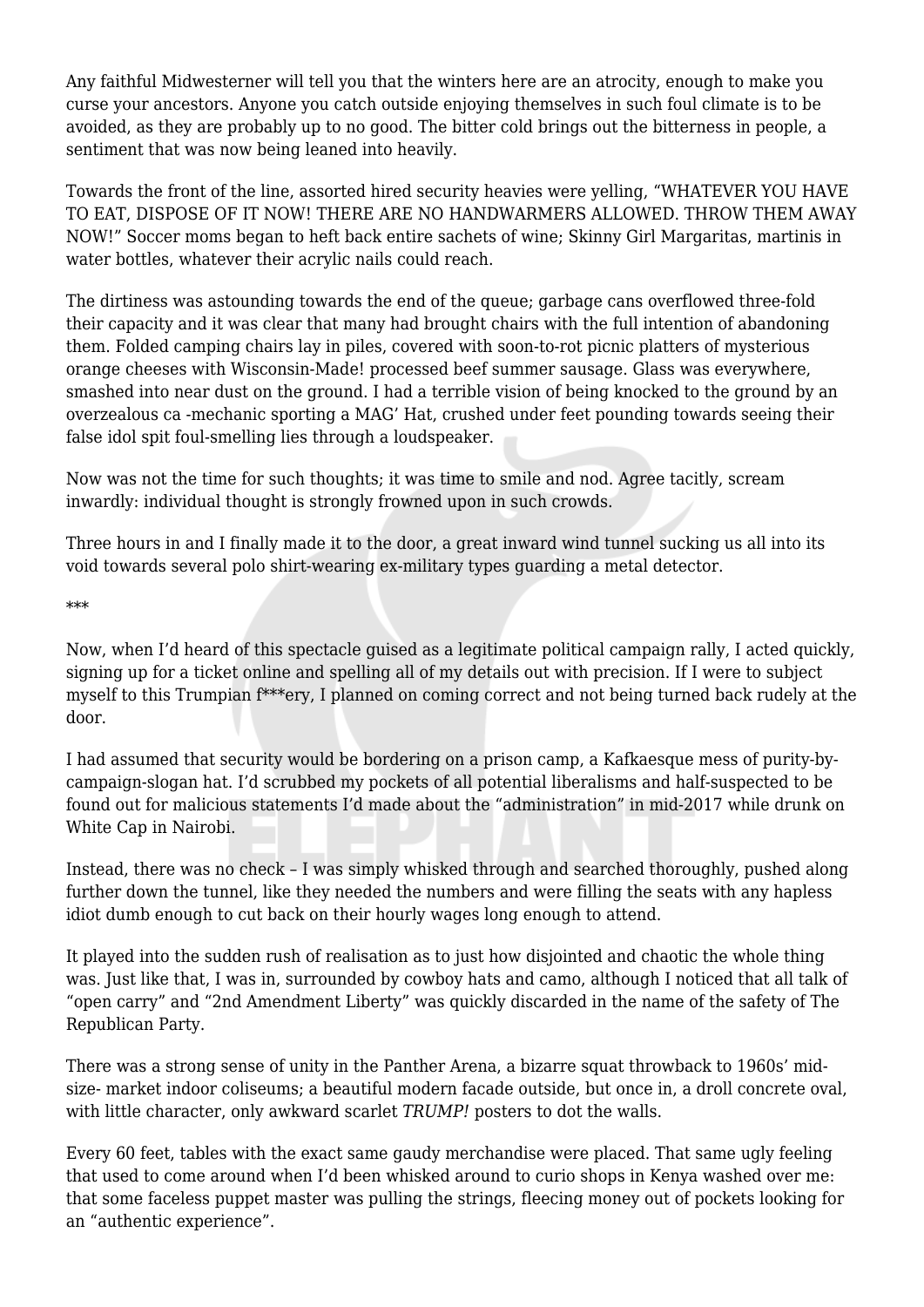I found a seat to the stage left of the podium, some twenty metres away. I wedged myself between middle-aged conspiracy theorists and pondered my options. Who could I kick aside if someone yelled "GAY!" in the middle of this throng and caused a fear-driven stampede? The 60 year old singing *I'm Proud to be an American!* off-key while ogling the blonde FOX News anchor standing at the crowd fence down towards the floor seemed a prime target to trample over.

"God damn, would you look at her, she's got the tits of an angel!" the singer was whispering in my ear. He was the kind of awkward older Midwestern man you never want to be spiraled downwards into a conversational hole with, "She's fair and balanced alright. HAHAHAHAHAHAHA!"

I suddenly had the bad image of tens of thousands of once-decent Middle Americans being seduced by electric sex and overt racism over the entire eight-year run time of the Bush administration. I swallowed a grimace and leaned back towards him. "I heard that Roger Ailes (the now deceased CEO of FOX News) willed them to her."

He looked back at me, slightly perturbed. It was a gentle reminder that this was not the crowd for sarcasm.

And what was this crowd exactly? Down on the floor seemed to be the most "out there"; the veritable roadie of the Trump supporter, the parking lot people. From my perch, I could see conspiracy theories in print, awkward hats, and oh, so many atrocious haircuts.

Every 60 feet, tables with the exact same gaudy merchandise were placed. That same ugly feeling that used to come around when I'd been whisked around to curio shops in Kenya washed over me: that some faceless puppet master was pulling the strings, fleecing money out of pockets looking for an "authentic experience".

*Collude This, Bitch!* The letters were in glitter and framed a middle finger on a T-shirt; complements abounded to the wearer.

I sat in that sweaty seat, mainlining coffee as various campaign hangers-on came around and repeatedly asked me to volunteer, which I claimed I already had outside of Beaver Dam, Wisconsin. A couple seemed to doubt this, but I just shrugged and went back to pretending to enjoy the music. In this crowd, ignorance is woke.

Speaking of which, why this music? It was a major theme from the entire proceeding. Why are they playing *this* right *now*? It wasn't just that the artists being played had expressly told the Trump campaign to f\*\*\* off under threat of litigation, it was the odd mix of it. *Nessun Dorma* was followed by REMs' *Everybody Hurts*, followed again by *Proud to be an American*. The music rang out as though an American-idol obsessed 13 year old had made a mixtape; there was no thematic tie at all; the music rambled the same way Trump did. Was the audience being subconsciously primed for a stream of continual disjointed thoughts?

Paul McCartney had just began singing the refrain to The Beatles' *Hey Jude* when the music suddenly cut out, the recording coming to a screeching halt, leaving a brief void of silence and nervous laughter, only for the concert speakers hanging from the ceiling, at a volume that could only be described as apocalyptic, to blare forth the opening chords of Lionel Richie's *Hello* badly shaking the molded plastic seats down to the screws.

It is an odd thing to watch 9,300 adults simultaneously sing a song of youthful alienated and lonesome heartbreak, all whilst wearing identical hats.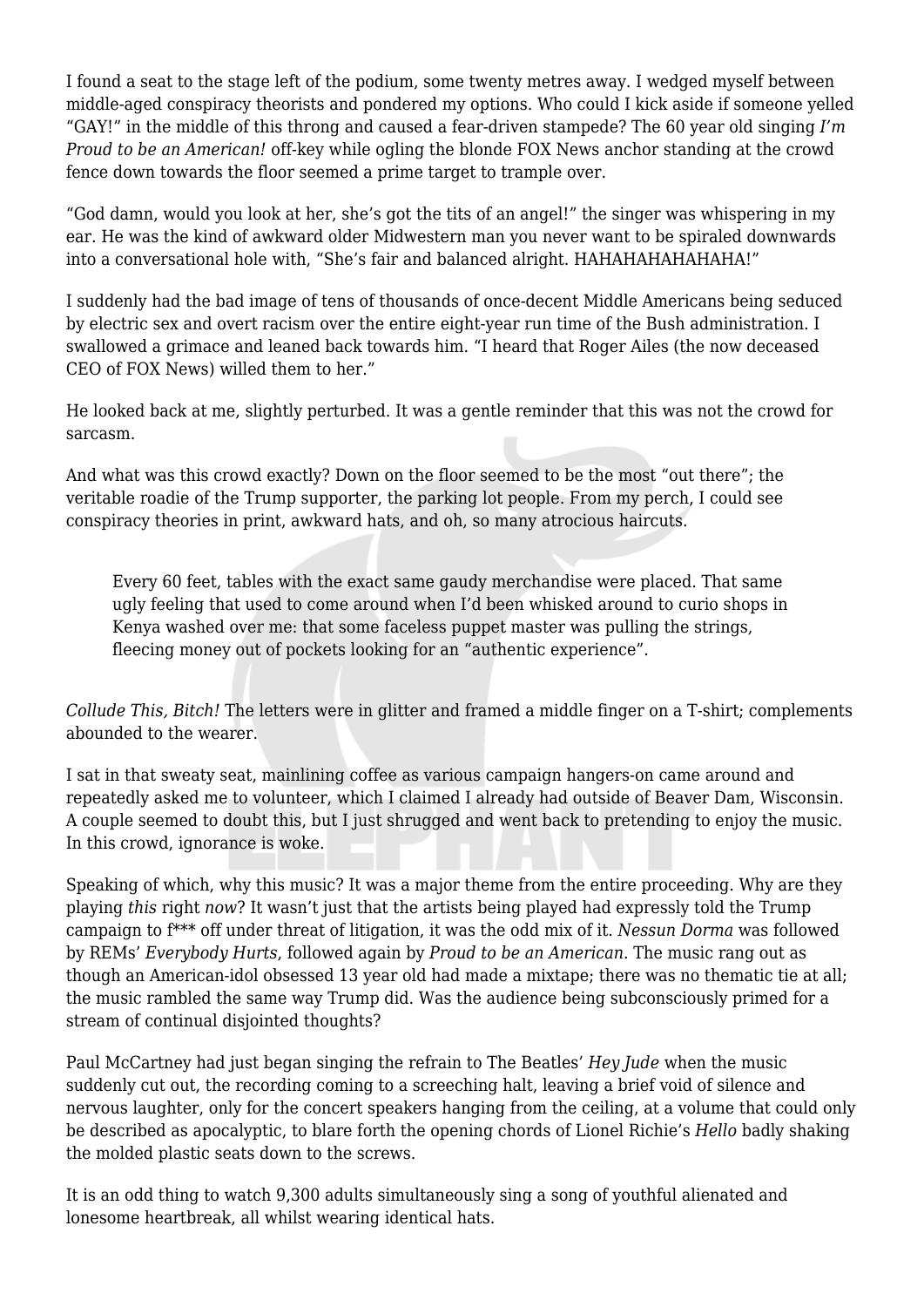And the arena kept filling up. Early on, as I sat idly in my seat, clasping a Trump sign that an overzealous young Republican had thrust rudely into my hands, I smirked and thought of Trump's repeated crowd size claims; the ones that made it seem he had an underlying issue with how big things are…

Now, however, the room continued to engorge, with people seemingly streaming in from God knows where, many piss drunk already.

*"Hello? Is it me you're looking for?"*

My ears ringing, I made my way back out for another cup of drastically overpriced coffee, poured by a mostly black concession stand staff that seemed absolutely dead set on avoiding making eye contact with any Trump supporting patrons.

Who could possibly be intimidated by a man with seven AR-15 rifle pins on his skull-and-bones Tshirt? It is his God-given right after all, just as long as the guns don't get into the hands of *the minorities*. There were a great many fashion statements seemingly derived exclusively from intimidation, a lot of awkward male posturing, a great many uncouth phallic references, both intentional and not.

It is an odd thing to watch 9,300 adults simultaneously sing a song of youthful alienated and lonesome heartbreak, all whilst wearing identical hats.

The majority of the Republican leadership in Wisconsin is, above all, boring as an insurance salesman's pitch during a heatwave. They meander through talking points, drone on about "fiscal responsibility" and yammer endlessly about "how every life is sacred" before "praying for the troops" who are "keeping us safe" in whatever military conflict has 100x the non-American casualties this week.

This is standard Bush-era, post-9/11 fare.

As such, these typical right wing tools seemed dreadfully out of place following the Trump campaign managers who came out to pounding 70s rock anthems before throwing T-shirts into the crowd at a high velocity and condemning the soul of the Speaker of the House, Nancy Pelosi, to burn in hell for eternity.

Everyone in the crowd sensed it; this was the state-fair/semi-professional stock car race/fireworks accident turned sentient and rampaging its way to the stage: the anticipation was now so thick that with each bland nothingness let forth from one of these faceless suits at the podium, the tension steadily built.

\*\*\*

It was as if Wrestlemania was here and everyone wanted to be splattered by blood. This was no space for a PG rating.

"Hurry the hell up," I heard the creepy old man next to me mutter as Wisconsin Senator Ron Johnson said some boring thing about bombing Iran if they didn't "respect agreements".

Yes, indeed, just ignore all serious things by those who can make such decisions and get to the main event. Politics isn't political to this crowd. This is only entertainment.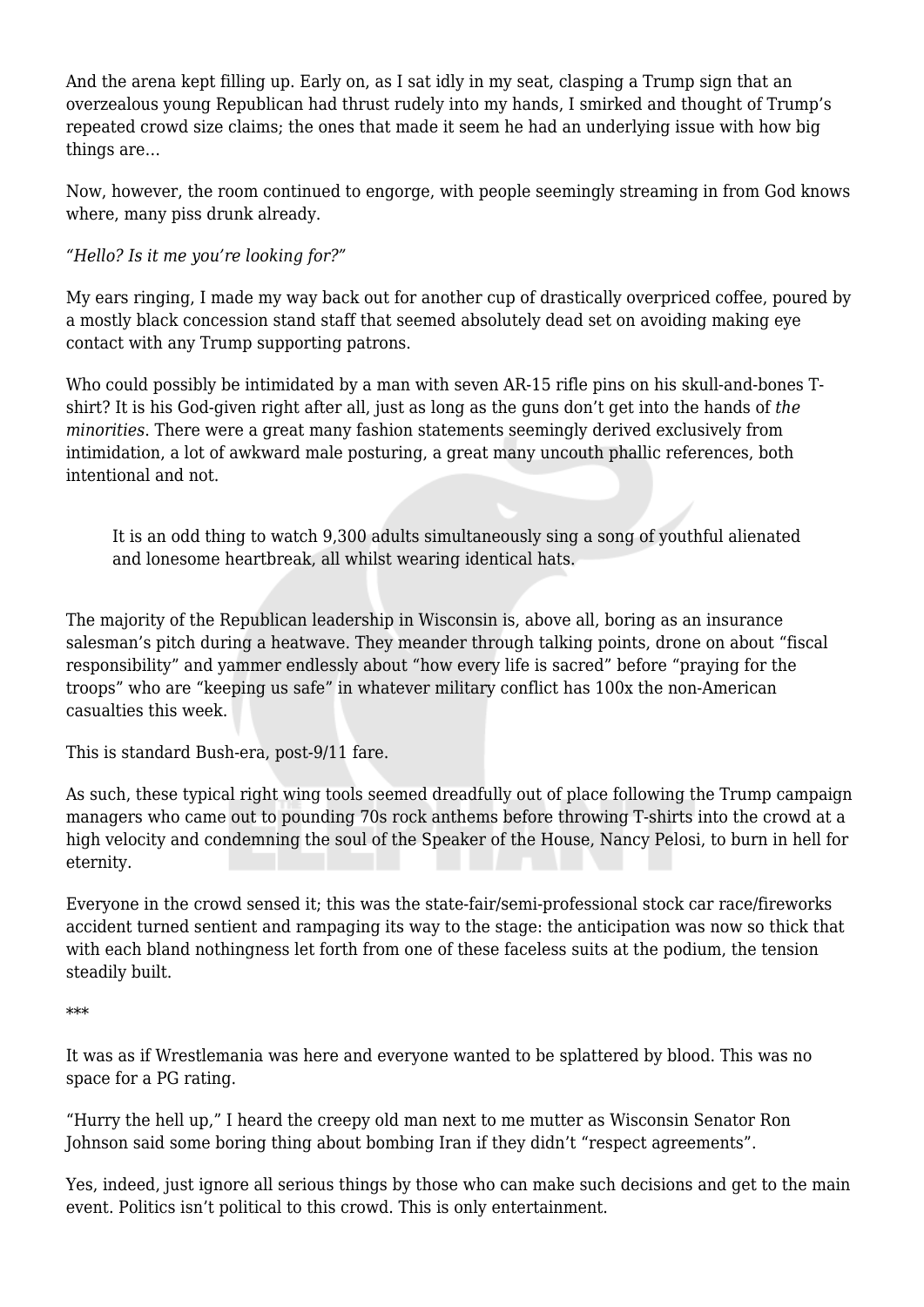After Vice President Mike Pence took the stage, briefly unbuttoned his jaw and let loose an incredibly boring vision of the world ending for 22 minutes, it was time for *it*.

Feet stomped and jaws clenched. Elvis was in the building. Then, as Michael Jackson's *Beat It* got cut and switched over to a blaring rendition of *Proud to be an American*, Donald Trump himself awkwardly popped out into view from behind a curtain, emerging to his comfort zone, announced by a lisping voice booming through the PA system.

He tottered around for some minutes, gesticulating wildly while the 10,000-strong crowd went somewhere well beyond ape-shit in pandemonium.

"F\*\*\* YEAH DONALD!" a man in a bright orange hunter vest screamed out from behind me, his voice cracking as if pre-pubescent. The crowd swayed back and forth, chanting "U-S-A!" in a unified boom, surging up and forward, staring at this strange-looking man now standing at the pulpit.

It has been ridiculed in the media, but it can't be understated just how strange this man's posture truly is. As he launched into his self-congratulations at nearly causing a regional war in the Middle East, I couldn't stop staring at his hips; they sat there as though they were displaced, somehow his torso shifted forward above them, requiring a stand and microphone for him to lean into, as if he wasn't truly whole unless screaming obscenities about minorities to his converted faithful.

After brief introductions, one of the most surreal six minutes of any speech ever came flowing with such stunning speed. I was flabbergasted. With one breath, the press was cursed as "corrupt, evil, liars". With the next, Iran was threatened with obliteration without subtlety.

The masses in the cheap seats were with him all the way.

Americans, by and large, have an ugly tinge of entitled jingoism to their conversational abilities and global view; and sometimes we just can't help ourselves but lean into these instincts, especially when drunk and encouraged.

Many within this weird country look down openly on people from other cultures. They talk about Africa as though it is a monolith made of people below their station. As they clamoured for a fascist leader who was openly lying to them, admitting it, then asking them to clap for the falsehoods, I took a mental note of just how "superior" American Democracy really was.

"You tell them Trump!" In came the harangues and chorus of agreement. From somewhere above, faint voices began to ring out, their words unclear, their message of protest practically crystal. Two girls, probably come down from some bastion of liberal tendencies at the *University*, revealed smuggled T-shirts and unfurled a cloth banner that read something to the affect of *NO TO WAR!*

The crowd universally booed and hissed them with vicious intent. Fists waved, middle fingers straightened. Trump waved his hands about like some sort of deeply disturbed conductor, before rebuking the girls to "go home to mommy!"

"He sure knows how to tell those pussies off, huh?" The same dirty old man was trying to engage me again, now breathing seemingly directly into my eardrum.

Knowing Americans, this same schmuck sitting next to me will probably print up six or seven of Trump's lamest threats, print them onto T-shirts and later be convicted of tax fraud when he launders prescription drug money through selling them on eBay. He'll then be pardoned by the administration via a midnight tweet storm. The world turns onward.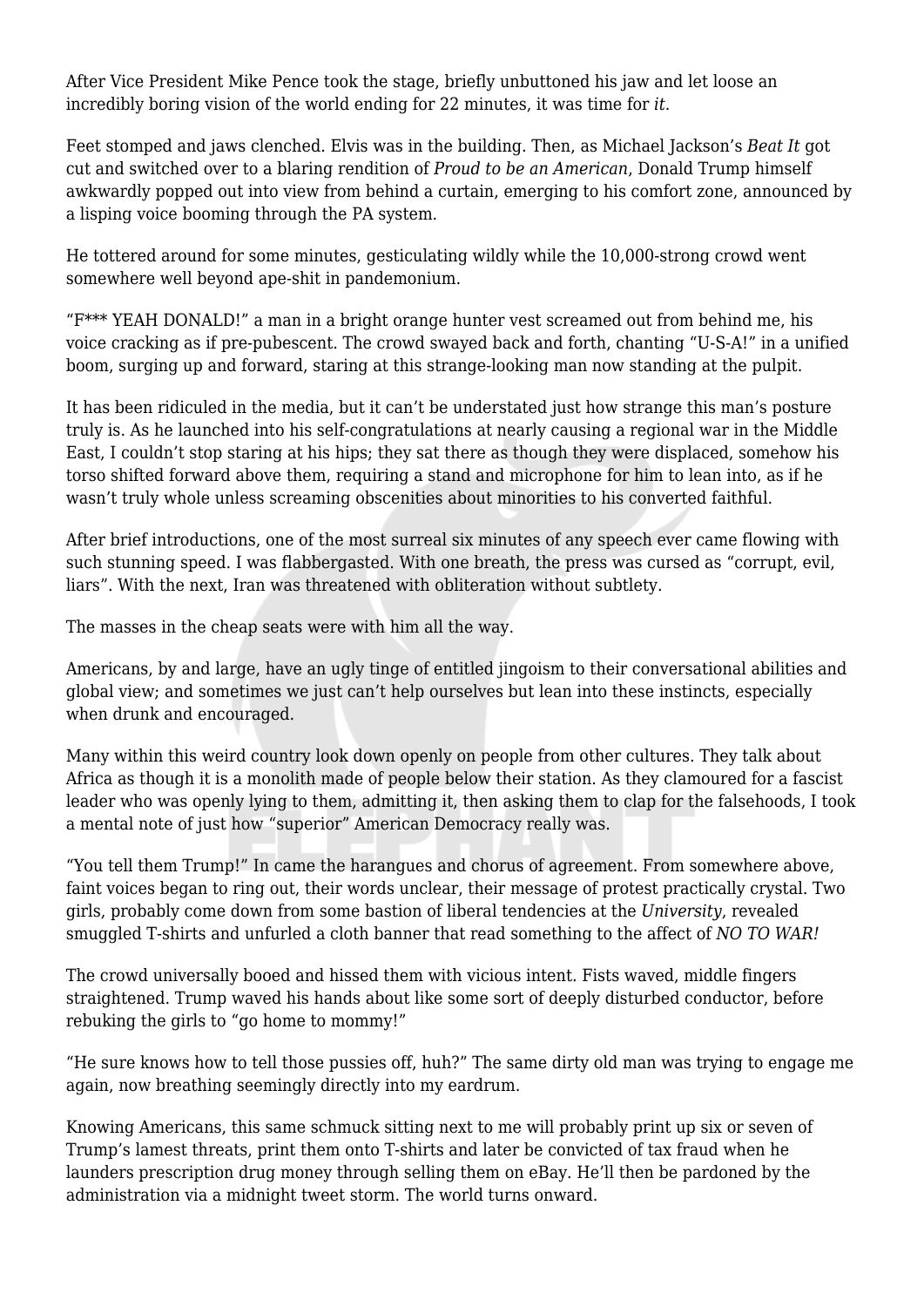The crowd was stomping their feet; sin turned Pentacostal while led by their preacher. The first thirty minutes or so could be viewed as a sort of unhinged Greatest Hits album, like watching a fading rock star, propped up on just enough speed to bang out his most well-known chords. Trump struck out at all the classic notes:

"*Bomb Iran? Just playing (or are we?)."*

*"How great is the military? Great, but only because they respect me, oh, how they respect me."*

*"Aren't Mexicans coming up from the south to surely rape your elderly first grade teacher and beat her poodle to death with a sack full of meth and drug profits? Almost definitely, but I alone can stop it. BECAUSE OF THE WALL."*

*"Police are great aren't they? It's surely a shame that the inner cities don't respect them enough."*

*"Democrats are a vile sack of evil, trying to convict me and get me out of the White House, but don't they know any better? I'll never leave. Just kidding, or am I?"*

*"Nasty Nancy Pelosi is trying to convict me in this horrible, ugly, witch-hunt; which I openly admit guilt to, but that's okay because I said so."*

With this last statement, the masses roared their approval. Signs were held aloft; chants of "FOUR MORE YEARS" began in earnest, only to be soon drowned out with chants of "LOCK HER UP!" aimed at the Democratic Speaker of the House.

Three rows down and to the left, a rotund woman was wearing a jean jacket with the words "DON'T IMPEACH!" sequined onto the back. She turned towards me slightly, and wiped a tear away from her eyes. There was broad grin on her face. Could this be the best day of her life? For some reason, I thought of some dull-eyed American I'd met in a Nairobi bar back in 2013, asking me why Kenyans were so blind in their political loyalty to oligarchs who couldn't care less if they died.

With that, as his speech rose and fell, with that awkward cadence of his, he took pause, within which a bearded hipster launched an emphatic "F\*\*\* YOU!' from the mid-tier of the bleachers, only to be pushed slightly, and have cardboard TRUMP signs shoved into his chin. Two tired-eyed cops come and collect him by either elbow, pulling him out as he dragged his VANS sneakers along the polished concrete.

As the police were duck-walking him out, presumably to throw him headlong into a soiled snowbank, Trump paraded several of the top Wisconsin right wing establishment onto the stage; each were yanked back and forth with an extended and aggressive handshake, as though they were show dogs being broken in by their overzealous owner.

Three rows down and to the left, a rotund woman was wearing a jean jacket with the words "DON'T IMPEACH!" sequined onto the back. She turned towards me slightly, and wiped a tear away from her eyes. There was broad grin on her face. Could this be the best day of her life?

Show of dominance. That's what it was. I'd seen it before, when lions fight, the king has to put the lesser males in their place.

This was pure animalism in politics. Superiority had to be shown, teeth had to be bared and someone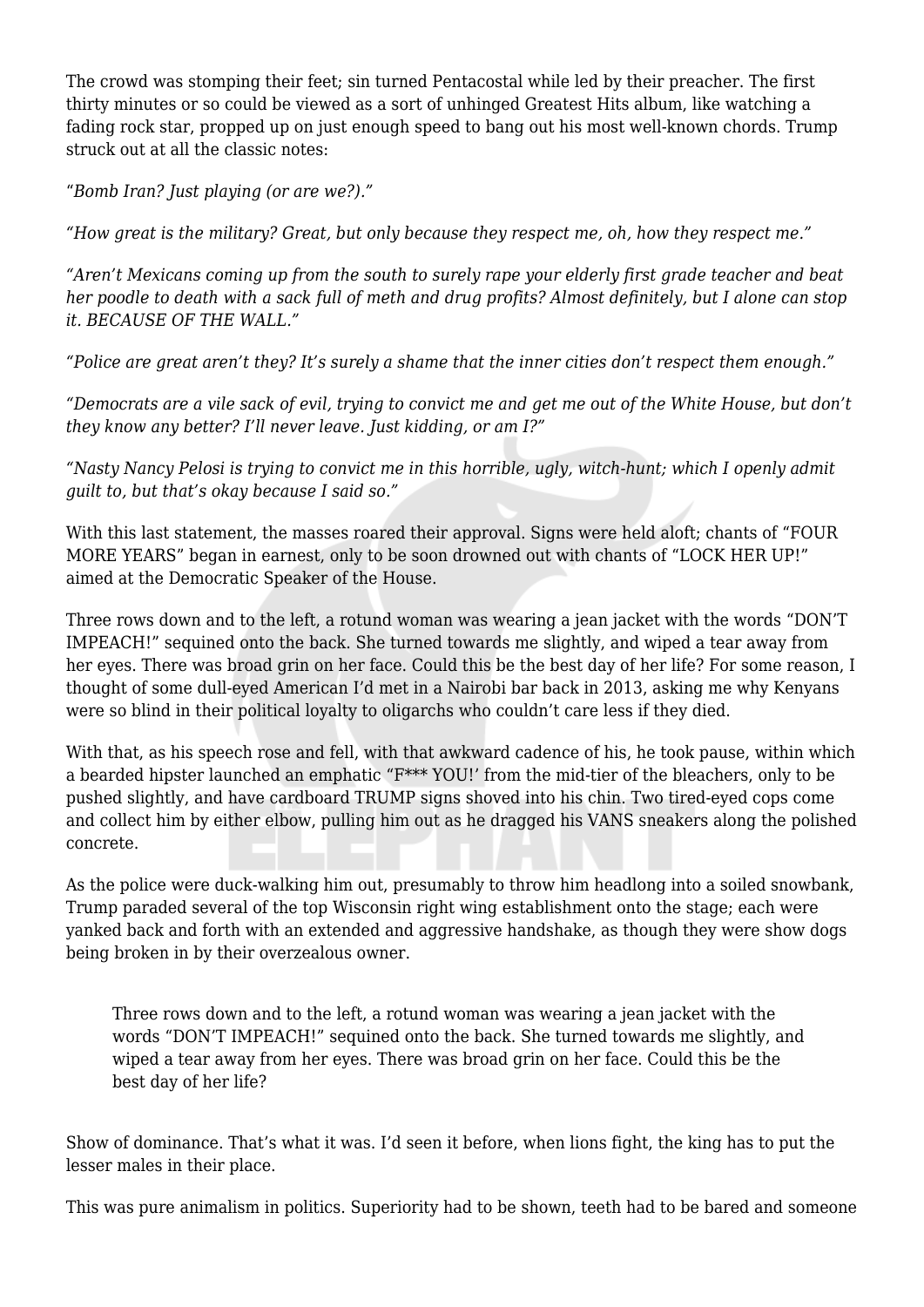had to show the neck. The enemy had to be pointed out and shouted down. There can be no dissent in such circles – and within America, the dominant tend to have gun racks on their trucks.

While the first 30 minutes of the 87 minutes were utter lunacy, it was trackable insanity, the kind that you expect to see during a monster truck rally, a rodeo, a semi-professional wrestling title bout or a ladder match during a hailstorm in Florida. Utterly bonkers, but not unexpected.

Nothing, however, could have prepared me for the left turns during the middle section of the speech. The political "monster truck" that is Donald J. Trump went off script and was the campaign rally equivalent of watching a giant machine of metal and air-brushed flame patterns veer off into the crowd. There was simply no predicting where Trump's verbal tirades would take us next.

I tried to keep track. I swear I did. I was regrettably entirely sober, wide awake, and pumped full of the adrenaline that can only come with the temptation of taking off my shoe and throwing it at Mike Pence to find out if he was in fact a mere hologram.

## "*THE WATER*!"

Trump shouted it into the microphone and let the words hang out in space, the crowd screaming, his orange tanned hands held up into the air.

*"It's terrible. The water comes down from the north, into California, but Gavin Newsom, that horrible governor, he takes the water. He doesn't know what to do with the water. He sends the water out into the ocean!"*

*"The Ocean! The Pacific Ocean! Imagine that. And the fish, oh the fish, they don't know what to do with it! Is it good water? We know, but they don't care!"*

*"AND THE DISHES! Oh God, the dishes. You do the dishes once. It's not enough. The dishwashers aren't strong because they're taking the water. You have to put them through one-two-three-fourfive-six-seven-eight-nine-ten times! And the light bulbs! They're toxic! You have to unscrew them? You have to unscrew them. And walk them into the dump and put them down?! Who will do that?! So we're going to give you the water back. Through the sinks, through the showers, and through the other thing! The toilets! You're getting the water back! And I will be the one to give it back to you!"*

There was no hiding it; my jaw was agape. I truly had no idea what he was talking about. It was then, and only then, that I was really afraid during the entire ugly proceeding. I realised that not only is this man a bigot and all the rest, but there might actually be an element of true mental derangement within him, an element that his multitude of supporters embrace wholeheartedly, without remorse. This man, rambling about sinks and light bulbs within millimetres of a full-blown war with Iran, a conflict with a people that he was truly incapable of reasoning with. They were brown after all.

"*F\*\*\* THOSE LIGHTBULBS*!" The cry came from a bearded man, now beet-red in the face, flanked on either side by his teenage sons who stared at him, beaming.

Trump rambled onwards; all the while without any care, utterly gauche, to the extent it was damn near respectable. One thing was clear: that Trump was a total master of his craft, however bizarre and atrocious his craft might be.

As he went into his bombastic closing remarks, the thousands stayed with him, beat for beat, rising and falling, laughing on cue, cheering and booing with utter abandon – like the finale flourish of a fireworks display.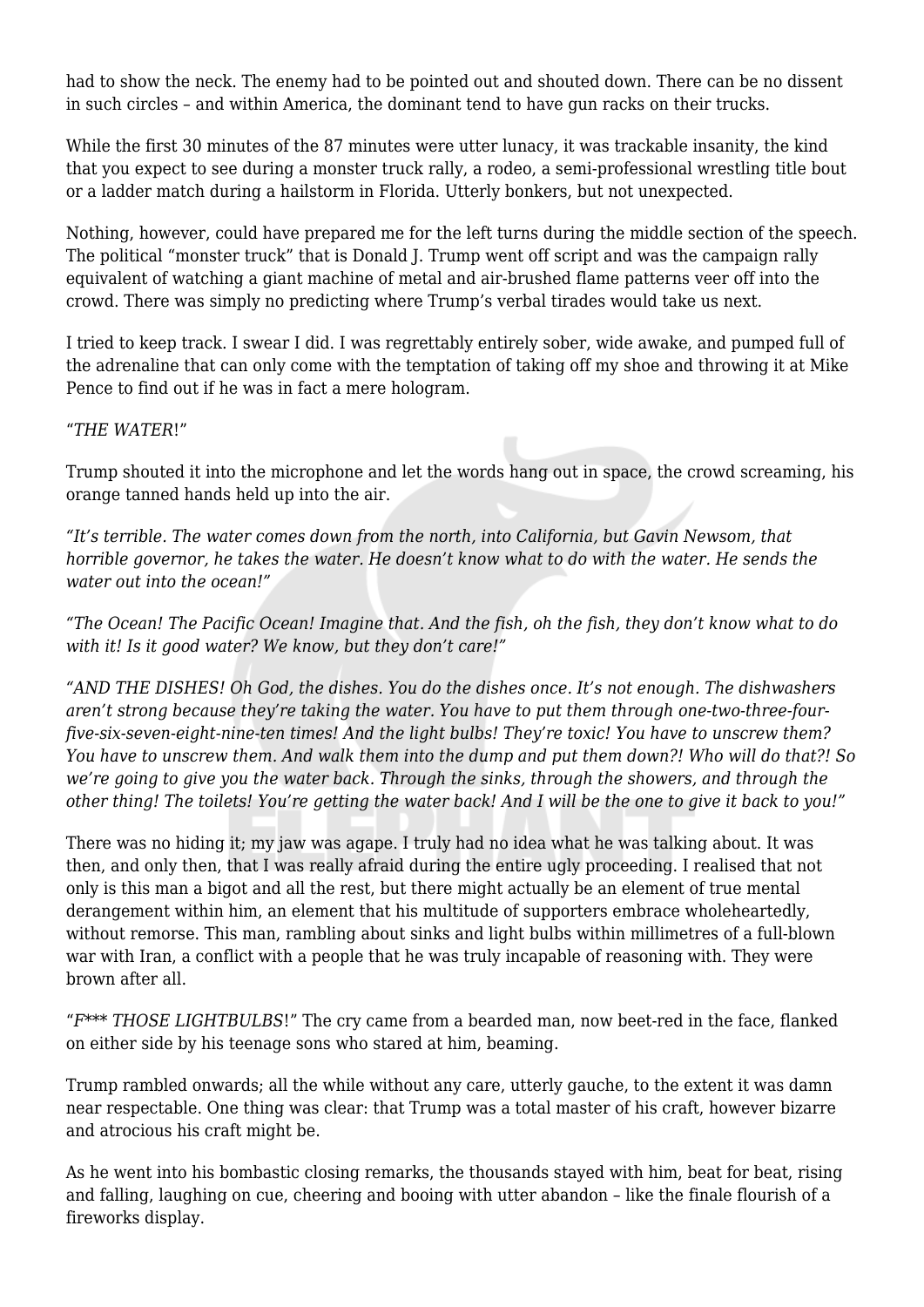An ill-fated Bernie Bro pulled out a "Bernie Sanders for President 2020" sign. Trump looked down at him from the stage and the crowd pounced, viciously pulling at him, jostling him back and forth.

"HIT HIM!" A woman's voice from somewhere close to me.

Two heavies came from the back down onto the floor, closing in on this long-haired liberal getting shoved back and forth; a cork in the storm.

Despite their tattoos and Bill Goldberg haircuts; I ignorantly thought to myself, "At least security is here and will save him."

But they grabbed him all the harder, ripping his sign downwards, tearing at it and pushing him out the back. How dare he have the audacity to support someone other than the great leader?

Trump peaked into crescendo, rambling on about the inevitability of winning this year and that the best people, the chosen people, the tough people were on his side. They would take no other result; and the scrum down on the floor bellowed their support. This wasn't politics, it was a death roll, and the grip was tightening.

The Rolling Stones' *You Can't Always Get What You Want* began to play, and with much more gladhanding, waving, and awkward displays of faux-nationalistic pride, he was gone, little more than a thin wisp of a hair plug dissapearing behind a curtain.

It was then, and only then, that I was really afraid during the entire ugly proceeding. I realised that not only is this man a bigot and all the rest, but there might actually be an element of true mental derangement within him, an element that his multitude of supporters embrace wholeheartedly, without remorse.

The spell held over the crowd, but started to dissipate. We began to file out, shuffling bashfully towards the exits, as if we were all leaving some truly horrific live sex show in Mtwapa. In such circumstances, don't make eye contact.

There were several black Trump supporters amongst the crowd, and more than a dozen people caught their eye, giving a little fist pump of "unity". The underlying sentiment was to return to their cohort and tell them, "No, no, I swear there were black people there who support Trump too! See he can't be racist! It is a lie spun by liberal geeks, worried about their feelings!"

"HEY YOU!" A frat-boy was screaming into my face, thrusting his pointer finger. He looked animated, and surely, this would be the end of me. I had gone too far out on a limb here, and now I was to be "outed".

He was motioning to my hat, which sported the insignia of the Milwaukee Brewers baseball club. Without smiling, he gave me a thumbs up and walked sullenly away. I started to cut around people as I traversed the crowd towards the exit. I felt as though my welcome was overstayed and now it was mostly certainly past the hour of bouncing.

The cold was a shock to the system, like waking up suddenly after a long night of drinking. I found myself looking for my wallet several times, wondering, "Where was I?"

A feeling of unease had come over me, especially looking about at the grinning faces streaming past me as I paused to stuff the TRUMP 2020! sign deep into my sleeve. It was the same sense one would